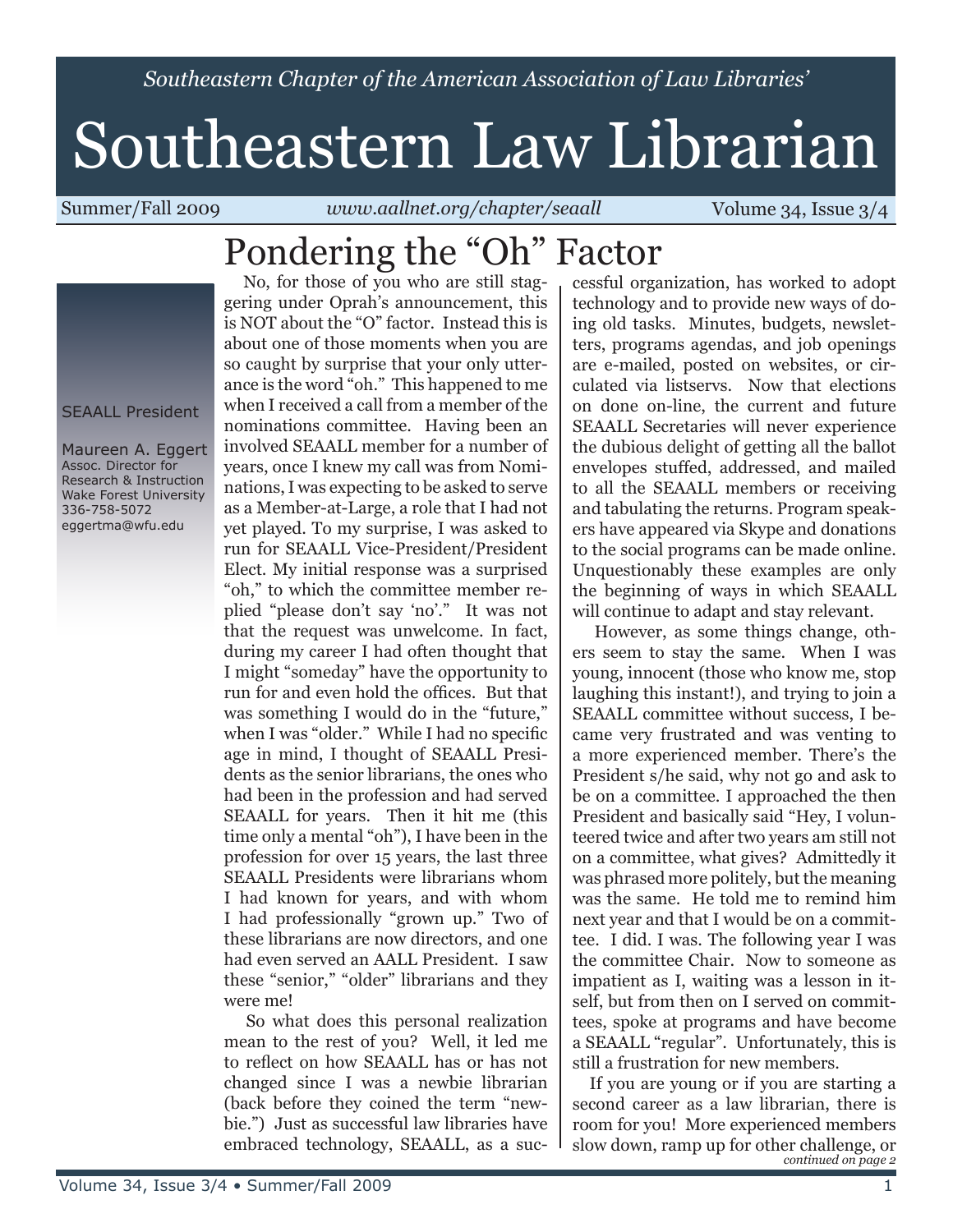### **Contents**

| <b>Presidential Postings</b>   | 1  |
|--------------------------------|----|
| <b>Editor's Note</b>           | 1  |
| <b>IP Institute Recap</b>      | З  |
| <b>Government Relations</b>    |    |
| <b>Committee Update</b>        | 4  |
| <b>Scholarship Report</b>      | 5  |
| <b>SEAALL Business</b>         |    |
| <b>Meeting Minutes</b>         | 5  |
| <b>Confessions of</b>          |    |
| an IP Addict                   | 7  |
| <b>SEAALL Briefs</b>           | 8  |
| <b>Renew, Refresh, Rethink</b> |    |
| in Athens, Georgia             | 10 |
| <b>SEAALL Committees</b>       | 10 |
|                                |    |
|                                |    |

The Southeastern Law Librarian (ISSN 0272-7560) is the official publication of the Southeastern Chapter of the American Association of Law Libraries. It is published quarterly and is distributed free to all SEAALL members. Editorial comments or submissions should be sent to:

Carolyn Santanella, Reference & Serials Librarian, Smith Moore LLP 3 00 N. Greene St., Greensboro, NC 27401 (336) 378-5485 (336) 433-7551 (personal fax #) Carolyn.santanella@smithmoorelaw.com

**Pondering the "Oh" Factor** *continued from page 1* move over to make room. Sometime it can be difficult to break in, and it can seem that the same faces are always doing everything (it certainly seemed that way to me) but hang in there. It may help to realize that the number of factors that go into commit tee assignments. Most committees are two year appointments so you will see the same names/faces at least two years. Also, some years there are not enough volunteers in general or enough volunteers for particular committees. This leads to Officers calling in favors from people they know on the as sumption that they will find it harder to say "no" than a stranger. It is also appropriate to thank a volunteer who served on a less desirable committee by appointing them to a committee they (and perhaps you) re quested the next time.

 Mail can go AWOL, past volunteers who have taken less popular assignments should get a chance to serve on a preferred com mittee. Also remember, every Vice Presi dent and President serves only one year. Just when you think you have mastered the details, it is time to pass the gavel to the next person and it is possible to make a less than stellar decision. Speak up and ask for what you want; like a job search you may want to follow up. Be patient (this was the hardest for me) and be flexible. One of the best things I did was, after indicating my top preference on the volunteer form was to add a note saying "although I have listed my preferences, I am willing to serve on any committee except B, F, and K." I have included similar notes on other volun teer forms and have received very positive feedback from those making committee as signments. As President, I now better un derstand why.

Submissions may be sent in hardcopy or electronic for mat. Direct transmission via electronic mail is preferred, but all standard size diskettes are acceptable, if delivered in Word, or plain ASCII format.

Newsletter Deadlines are: Spring April 30, 2010 Summer July 31, 2010<br>Fall November 30, November 30, 2010 Winter January 31, 2011 The opinions in the columns are those of the authors and do not necessarily represent those of SEAALL. The Southeastern Law Librarian is not copyrighted; however, permission should be sought from the authors and credit given when quoting or photocopying materials from the publication.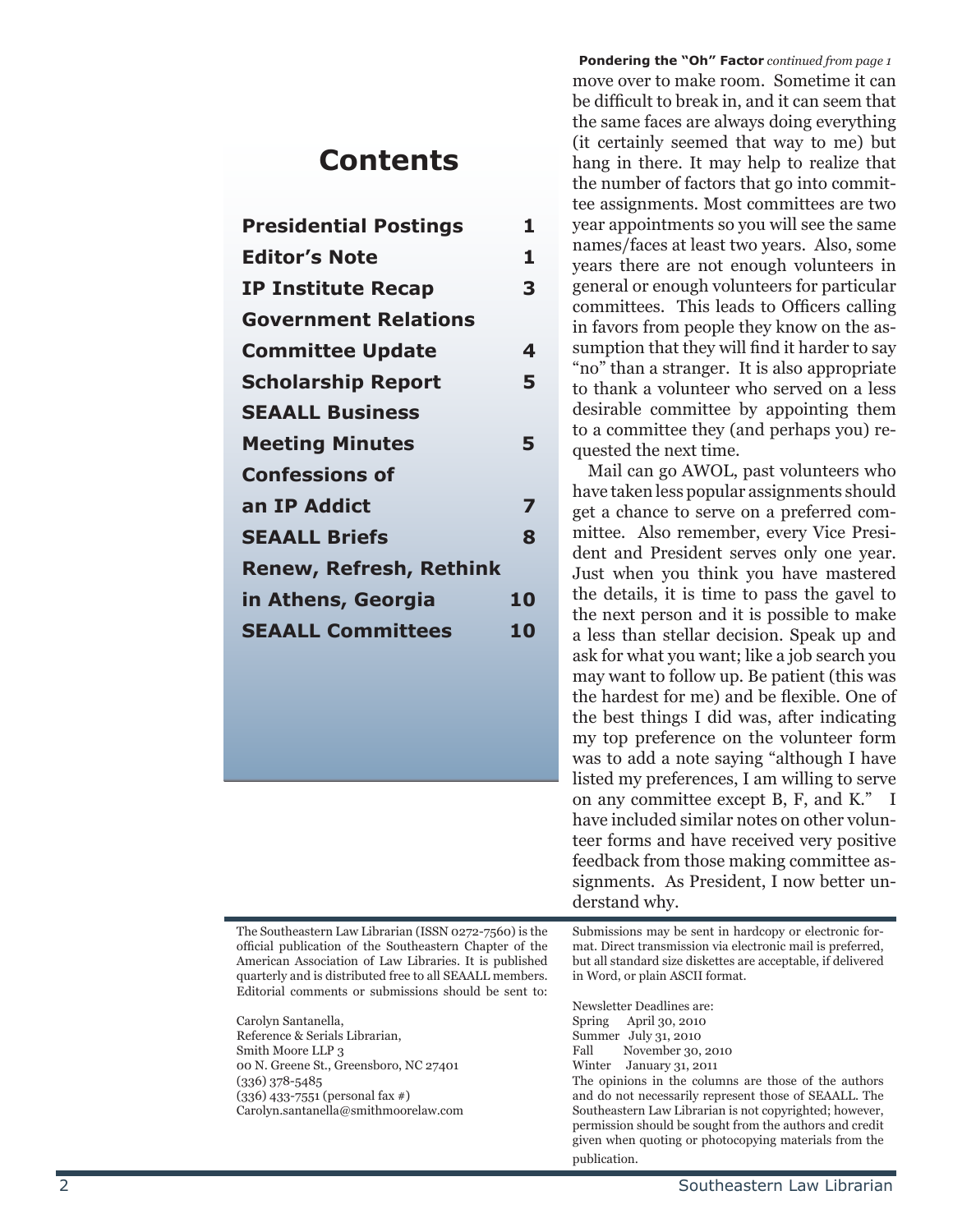This said, I do not expect all the responsibility for getting involved should fall on new members - absolutely not! This year at AALL's annual meeting in D.C., I was stuck by the large number of young SEAALL members who were active in all aspects of the meetings, programs and social activities. While wondering if I was every that energetic, I heard great enthusiasm and wonderful ideas. I also heard concerns about employers cutting travel and professional development budgets. Experienced members have equal, if not more, responsibility to see that SEAALL can attract and retain this promising new talent. In order to do this, we cannot assume that all new Southeastern members in AALL will automatically join SEAALL. We need to encourage and welcome them. Persons of my years and more need to make sure that we are not shutting out new members or new ideas. We have learned to adapt at work and we also need to take a look at why we are doing what we do within our organizations. As with our work environments, the answer to why we do something in a particular way should never be "because we have always done it that way" or "we tried X 10 years ago and it did not work.

 Another request/plea: when at conferences -- MINGLE!! We are law librarians, not wolves and should not travel in packs, particularly in packs of co-workers. Of course we want to touch base with old friends and colleagues, and there is nothing wrong with having a co-workers night or meal. However if you spend the entire conference sitting, eating, and traveling with co-workers, not only are you not setting a good example for new librarians, but you could just buy tapes and stay home. Networking is a large part of what makes it worth the travel expenses. You may think that you are providing your newbie with a ready-made group,

but it does not help her/him make connections with persons who can offer different perspectives, advice and support. When you are with your new hire, introduce her/ him to your colleagues. It does not matter if the new hire is a reference librarian and your friends are assistant directors or catalogers, they can talk with your new colleague and perhaps s/he will find a mentor or someone who will introduce her/him to yet another person. If you are introduced to a new member, do be welcoming even if you do need to pause a conversation with an old friend for a minute or two. You do not have to adopt the person; just become a familiar, friendly face and perhaps, pass along the introduction. At some time in our lives most of us have been the odd person out in the room and have been "saved" by a kind soul. Even if you are not one, you can fake it for a few minutes.

 I hope that this does not sound like scolding but will simply serve as a reminder that all of us, myself included, should keep in mind. With the economy and the pressure to do "more for less" most of us are working both smarter AND harder. Therefore it is more important than ever that we have many people involved. And remember, not only is it true that "many hands make light work," it also makes many members with whom to network and socialize.

 Have I offered perfect solutions? No. Good suggestions? I hope so. All of us, me, other officers, and all of our involved and wishing to be involved SEAALL members can only try our best. After all, if I was perfect, I would not be here as a librarian and SEAALL President. I would be having a scotch with St. Peter and insisting that the celestial harps play Simon and Garfunkel. At the very least, I'd be ending my show on CBS in order to form a new network.

# Vendor News

 10-K Wizard is now Morningstar Document Research. The new Document Research platform goes beyond the US annual filings (10-K form) to enable streamlined global company research. Its new name is intended to reflect the breadth of the offering.

While the name has changed, Morningstar

Document Research continues to provide the full-text search capabilities, real-time alerts, and robust data extraction tools that are a vital resource for clients who conduct in-depth research. We are also planning to take advantage of additional features and functionality we'll be able to offer as part of a larger, global organization.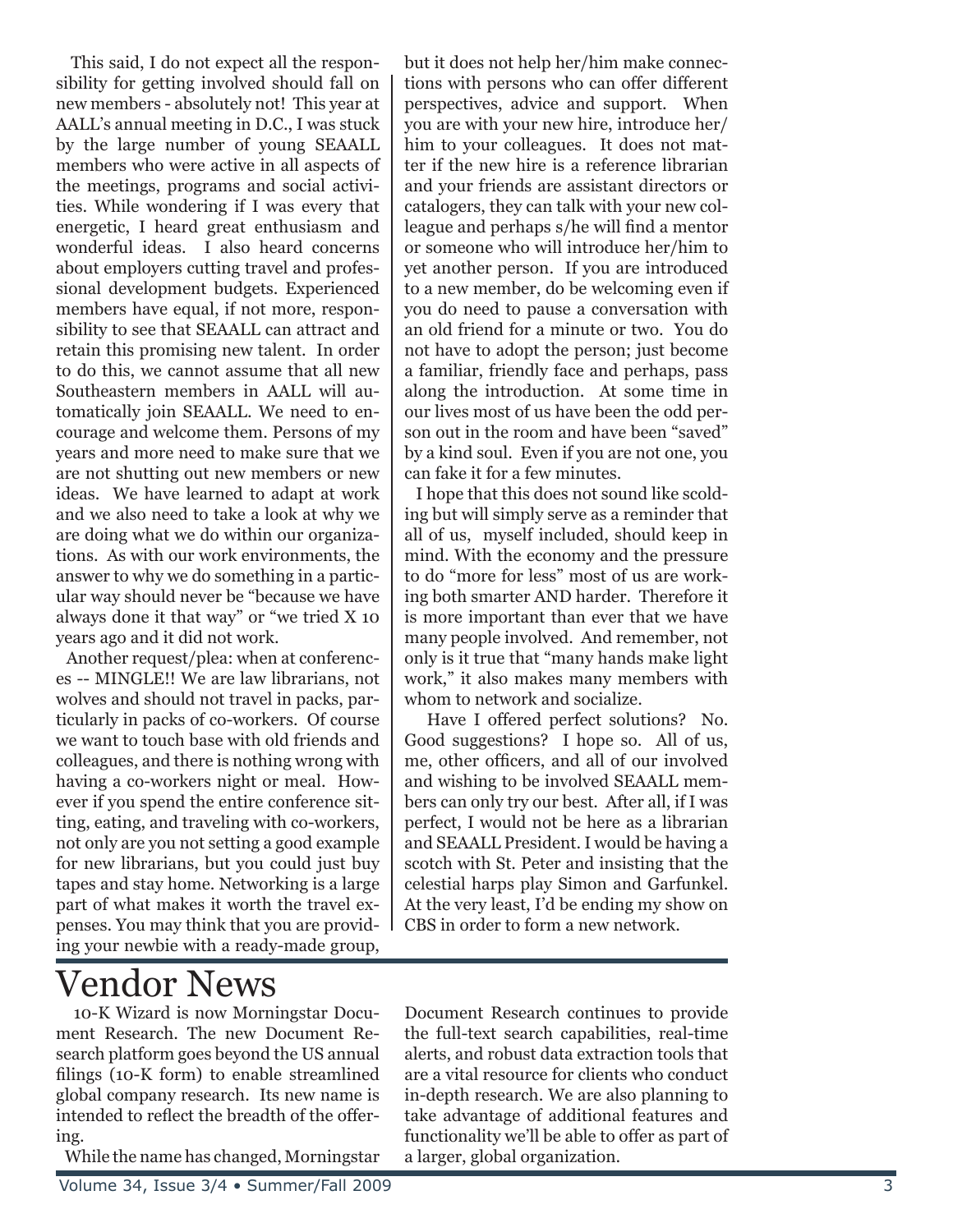### **Libraries as Dopplegängers: A Meditation on Collection Development**

James M. Donovan terials, University of Georgia School of Law Alexander Campbell King Law Library

 Collection development may be the most important responsibility of the librarian. Every other task presupposes that new materials have been carefully chosen and added to the library's holdings. When expanded to include managing existing macollection development—while perhaps lacking some of the glamour of other services like reference and classroom teaching—poses some of the central dilemmas of today's librarianship.

 Arguably the most heated of the current debates concerns the relationship of electronic materials to traditional paper. In a time when many librarians are unembarrassed to dream of a future "paperless" library, even moderate members of our profession increasingly share the conviction that digital copies, in at least some instances, can serve as well as paper. A consensus is most likely to emerge concerning law reviews, those proliferating, shelf-eating serials that some hope have been supplanted by HeinOnline. If AALL annual meeting programs and hallway conversations are any indication, law librarians would love nothing more than to pitch their hardcopy collections in exchange for access to copies they often only lease, beginning with the law reviews.

 Many, frankly, have no problem with this solution in part because they rarely use these materials themselves. How many law librarians can recall the last time they read a law review issue cover to cover for either research or curiosity? They thus approach the question about how others should be able to use these materials from a detached perspective that would do any Kantian proud. One wonders whether the bland economic reasoning so determinative in these discussions would be as persuasive were the problem posed closer to home, concerning materials in which the librarian had a more personal stake.

 By chance, I faced this choice in what prodigital librarians might consider the easy case. Space in my personal library could be freed by discarding my run of SOLGAN, the

newsletter published by the Society for Lesbian and Gay Anthropologists, now available through AnthroSource, the American Anthropology Association's journal database.

 Making this decision unique was that the paper on my shelves served as the source material for AAA's database. Because my private collection is one of the most complete for this title, AnthroSource relied upon my holdings to create its files. Should I choose, I could literally print out from the database exact replacements for the issues now on my shelf. If ever there is a good excuse to discard the paper, here it was. Paper and digital were not merely versions of the same content, they were exactly the same content. Yet still I hesitated.

 The question I had to ask myself was whether this reticence was rooted in oldfashioned conservatism (in which case the paper should go, albeit with much regret and not little ceremony), or whether it arose from an intuition that down this path—perhaps not with this step, but with this rationale—lay the unraveling of my library, and by extension, many others. Even I wasn't sure.

 For many librarians there would be no question: discard the paper based upon access to any copy, much less the same copy. Members of our profession have grown bold in their disaffection with the traditional format of our calling. Few librarians can contradict at least one argument from Nicholas Baker's controversial Double Fold: that given the promise of access in an alternative format we are eager, often over-eager to discard our paper volumes to free up limited shelving. Some have become so enamored of the benefits of digital technology that they grow impatient for the arrival of the all-electronic library, and in some instances, as with the Durham Statement, they even seem determined to hurry it along.

 We feel justified in taking such actions because the advantages of digitals are obvious and recognized even by skeptics, while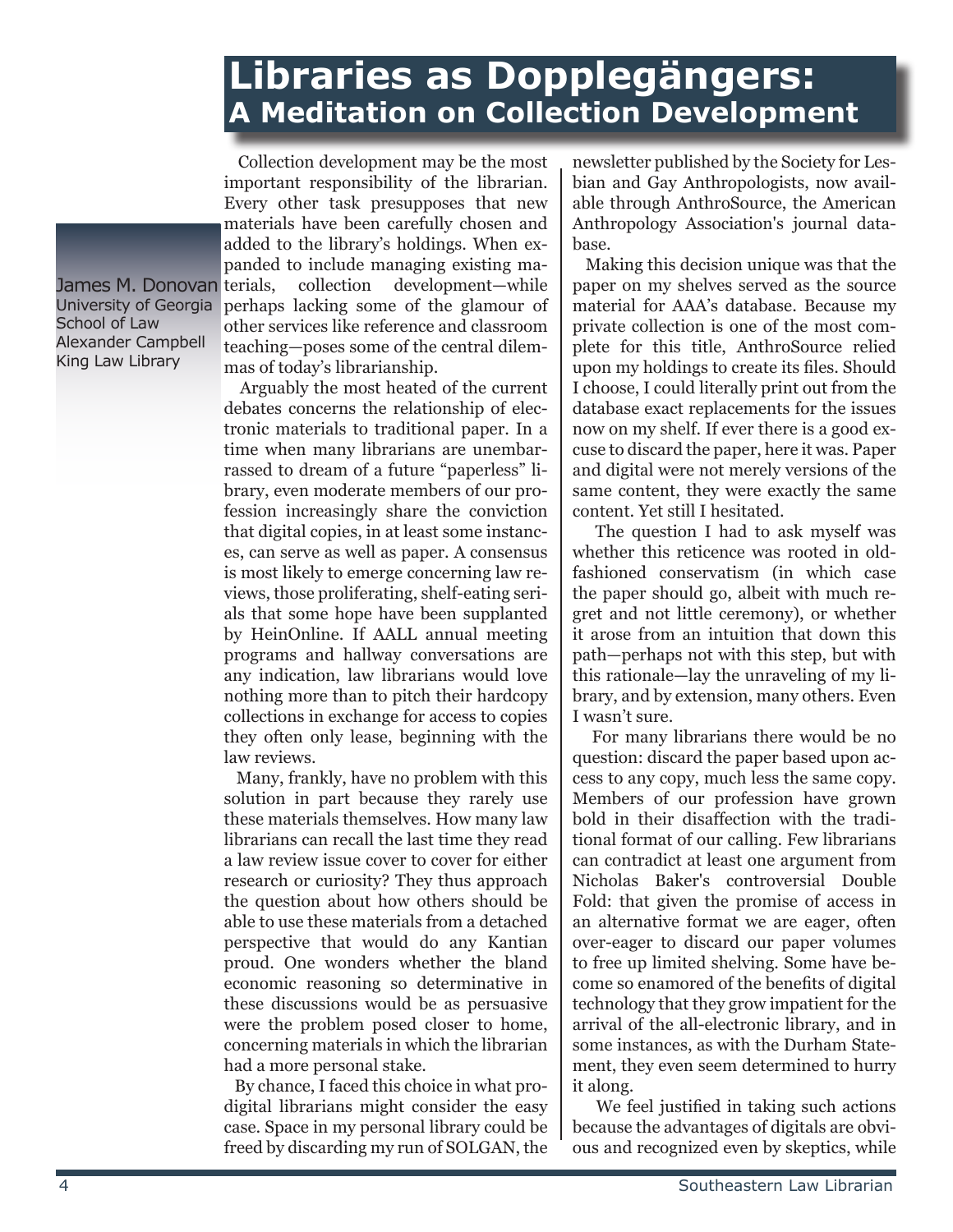their drawbacks tend to be hypothetical, vague, and poorly articulated. In short, so what if the library becomes all electronic? If every book, pamphlet, and whatnot were available only and exclusively electronically, what, exactly, would be lost?

 Contrarian arguments tend to focus on either of two objections to the quest for universal digitization of libraries. The first fear is that rare or one-of-a-kind items will be lost. How many additional Gutenberg Bibles are likely to be scanned after the first is made available? But this is a consideration with which few of us must deal, and which can be resolved on a case-bycase basis without heavily influencing the broader principles that librarians should adopt on the problem. The second worry concerns the inevitable loss of content during the transition as some items are judged of insufficient interest to warrant the cost of digitization. A similar data loss occurred during the change from manuscript to codex.

 Those are valid concerns, but as objections they imply that the pro-digital argument is somehow erroneous, misleading, or at least overinflated. If we knew the true costs and ramifications, runs the retort, fewer librarians would be rushing to compost the collections entrusted to them by previous generations. But we can ask a different question, one that grants everything claimed in the case for digitals and then wonders whether, even in that most favorable context, there might not still be some reason to remain wary of the all-electronic future.

 Arguably the confusing feature of the eadvocate defense is not that it is wrong in its claims about the advantages it champions, but that it errs in the unit of primary interest. The argument prioritizes books and their informational contents as the relevant units, with little explanation as to how these relate to the library that contains them.

 In the minds of some, perhaps, the two are equivalent, libraries being nothing more than aggregates of books. Digital defenders then move from this premise to another involving the benefits that accrue with a change of formats, to reach conclusions about improvements in the libraries that contain them. Electronic libraries will do everything traditional libraries can do, only more. But the two claims supporting that tempting result are incompatible.

 If we begin with a belief that libraries are reducible to the books they contain (B=Lb), and add to that the above concession that the universe of digital information will be the equivalent of its paper original (D=B), then advocates are indeed justified in their assurances that libraries suffer no loss through the substitution (D=Ld; therefore Ld=Lb). But note that under this reasoning they also accrue no benefits, which is what advocates really want to be able to claim (i.e., that Ld>Lb). Some part of the digital argument must be flawed.

 So long as we entertain the strong claim that the transition to digitals will be costless in terms of the total universe of information—a needed premise to avoid the objections of the negative and practical type mentioned earlier—to hold out the promise that the change will render improvements to libraries, these advocates cannot assert a belief that libraries are reducible to their information units. That is, B=D, but because B≠Lb and D≠Ld it becomes reasonable to posit that Ld>Lb. Whether the result is true or not is another matter, but at least the argument is no longer self-contradictory.

 Perhaps some digital proponents would have conceded this premise. But once the reductive equation of libraries with books is discarded, as it must be, the door is open to inquire about the details of any sui generis characteristics of libraries, and to ask further whether the digital revolution supports or undermines that core nature of the library (qua library, and not as information aggregate).

*continued on page 4* Uncovering at least one of the library's essential properties begins with the obvious but undertheorized fact that libraries are not interchangeable. Each seems uniquely suited to its users, its mission, its intellectual niche within the local information economy. Yesterday's decisions influence today's options. Patterns emerge, traditions evolve, long-term paths followed until, in the end, each library becomes the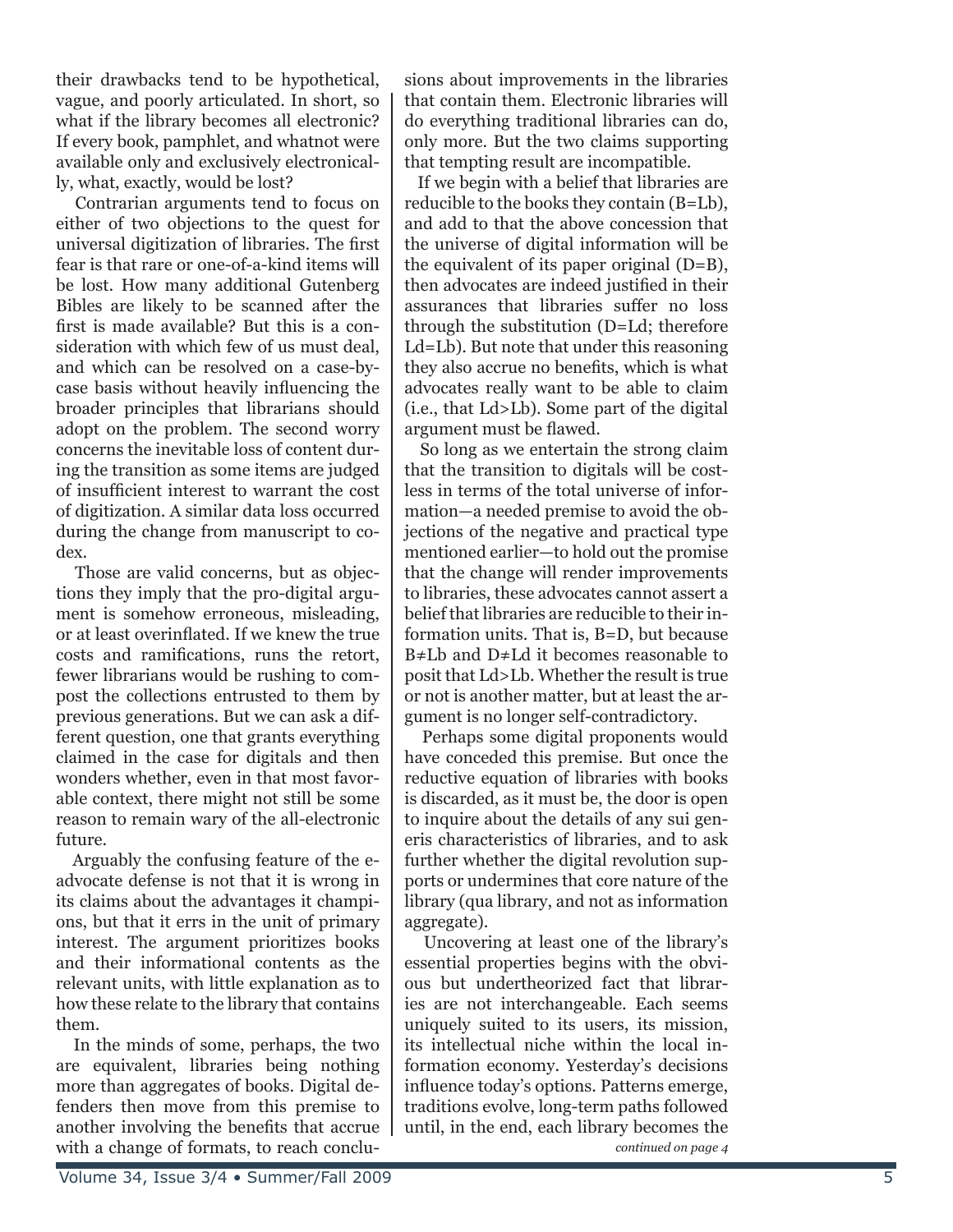**Libraries as Dopplegängers** *continued from page 5*

expression of the institution's history and self-understanding.

 Alberto Manguel offers a startling image for this process in A Reading Diary. While unpacking his library in the surroundings of his refitted fifteenth century French barn Manguel muses that he can "trace all my memories through these piling-up volumes. Then suddenly everything seems redundant, all this accumulation of printed paper." He makes a note to write a future essay, "The Library as Doppelgänger," a theme he takes up in revised form and vocabulary in The Library at Night. The "identity of a society, or a national identity, can be mirrored by a library, by an assembly of titles that, practically and symbolically, serves as our collective definition." The fruitfulness of this idea of library as identity and other-self inspired Logos: Journal of the World Book Community to initiate a series under the title, "The Personal Library as Doppelgänger," in which contributors such as Nicholas Basbanes describe how their private collections serve as a "counterpart to the person," as an expression of their own "personality, work, and life." From this perspective a library is not merely a collection of information, but rather a material manifestation of the library owner's self-identity, be that owner personal, national, or institutional. How else to explain the Library of Congress' interest in reassembling the 6,487 volumes Thomas Jefferson sold to reestablish its collection in 1815, if not to see what it will tell us about Jefferson himself?

 This view can be counterpoised against that which appears to dominate the digital perspective. Digital projects treat books as generic objects, any one interchangeable with every other copy. In libraries there are no books in the abstract, but only that library's particular books, each with an explanation of how it came to be in this collection, reasons why it belongs there while others do not, traces of use by its readers, all stories that collectively bring a reflective understanding to the library's mission over time.

 The idealized intention of the digital revolution (in tandem with the push for open access) is to make all information available

to anyone, anywhere, anytime. In the cyber world information will be loosed from the bonds of the author's intentions and freed from the confining shackles of the bound volume, "miscellaneous" bits (to use David Weinberger's term) free to coalesce in infinitely different sets tailored to the immediate queries of each user. This will be an exciting and powerful tool, but it will not be a library. Universal access entails informational homogeneity, the antithesis of the value of particularity embodied in the library. For this reason, while the exact relationship between these two domains has yet to be determined, supersession is not on the table. If libraries disappear, it will not be because they have been "replaced" by digital analogues, but because we no longer deem important the intrinsic, nonreducible values represented by the library, and are thus willing to make do with something less.

 At this point an analogy may be helpful. It has been said that a perfectly detailed map of the world will be indistinguishable from the world itself, and therefore useless as far as serving the conventional purpose of a "map." Maps become helpful only to the extent that they ignore some information, reduce scale, and synthesize large data chunks into a comprehensible format. Similarly libraries become "libraries" only when from the universe of information they select some parts, exclude others, and through their ordered interrelationship transform the information into a cohesive view of the world (i.e., "knowledge"). Such a process has no predetermined outcome; the resulting view of the world represented by the library is specific, perhaps even parochial, but by its nature reflective of and in dialogue with the needs of the community served. The community is the library; the library is the community. Archimboldo's The Librarian.

 So I will be returning my issues of SOL-GAN to the shelves. It is good to know that their digital descendants are out there in case the need arises for the words on those pages. But my copies serve an additional, altogether different purpose. Together with the other items in the bookcases, they form the kind of library that the person that I am

*continued on page 7*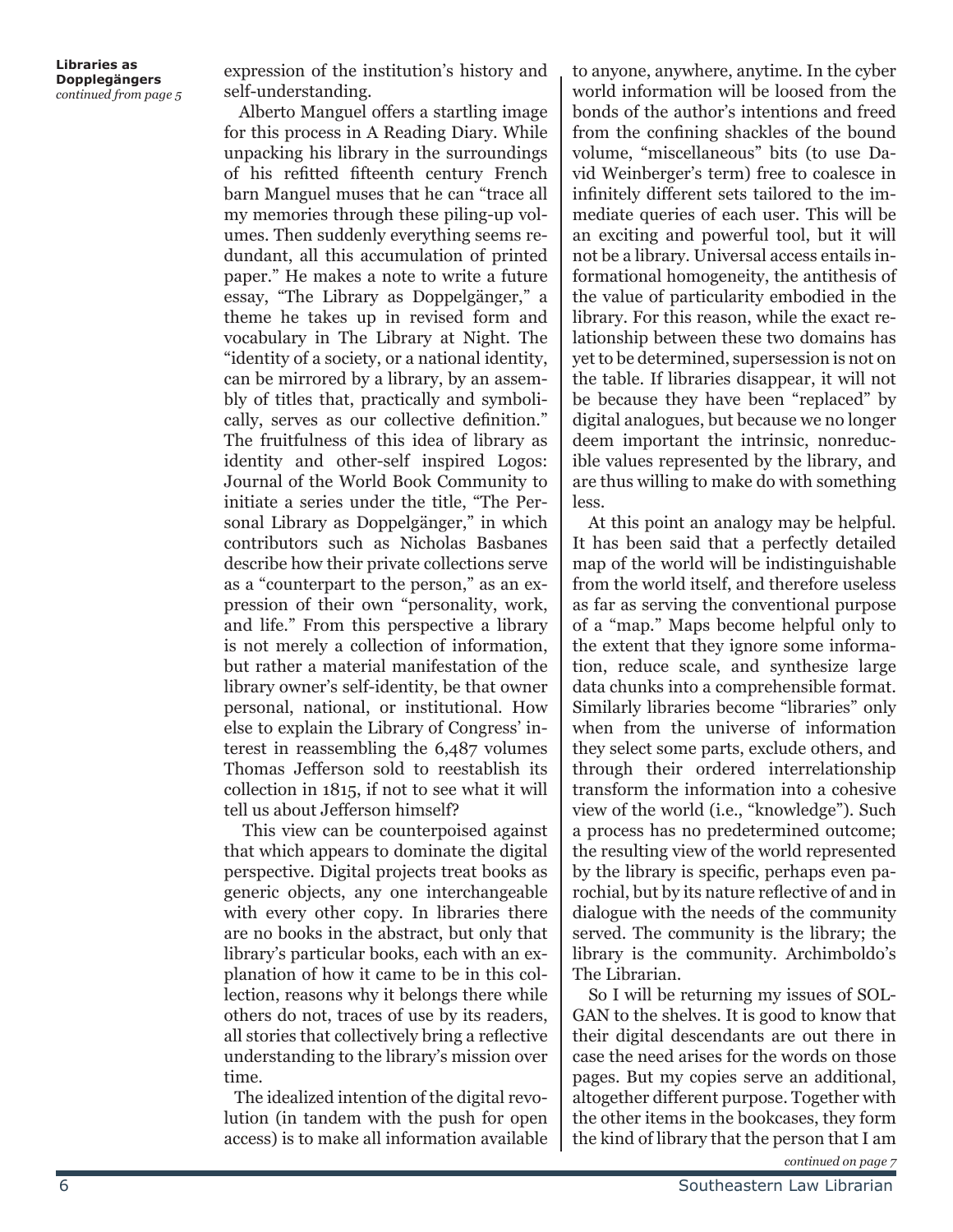(or would like to be) should have. It is my doppelgänger.

 The same is true of the collections we build for our institutions, be they law schools, courthouses, or law firms. To ask whether your patrons have access to the Harvard Law Review is only part of the equation when deciding whether to discard paper journals; an additional one, and perhaps the more important one, is to ask whether the institution served by your library understands itself as the kind that will preserve and control its own copy of the Harvard Law Review, or whether it will be content to look over the shoulder of someone else (like Hein) to read their copy.

# **Unexpected Preservation**

 At the AALL Annual Meeting in Washington, one program fostered preservation; but it did not advertise itself as a preservation program. This program promoted tables of contents (TOC). I unabashedly advertised The TOC Market Report, and its outstanding speakers, Mary Whisner, Christine Mitchell of Blackwell, and David Williamson of LC.

 Preservation is all about access, as I have probably preached before. TOCs add to access by enabling users to find information buried in books. Users can search chapters in addition to book titles. An ancillary benefit of The TOC Market Report was the demonstration of the symbiosis between Reference and Cataloging. Mary Whisner helped inspire the program by her excellent demonstration of the value of TOCs. Readers can find Mary's handout on the OBS website. She also showed how Reference helps Cataloging determine important access points and users' information needs.

 Christine Mitchell described TOCs from a vendor's viewpoint. She further advocated the importance of TOCs by quoting librarians who depend upon them for access. Since providing contents notes is an expense, Chris emphasized the need for priorities.

 David Williamson illustrated how he provides a large volume of TOCs with the aid of ONIX records. The morning of the program, David had loaded well over 1000 tables of contents into the catalog at the Library of Congress. He ascribed his ability to manipulate computer data to his facility with languages. (He has a degree in Spanish.) Those of you with language ability, take notice!

 Just a note about practice at the University of Richmond: we create TOCs for Virginia titles quite frequently. If a series has titles routinely cataloged with TOCs, we continue the practice; the series Scandinavian studies in law is an example. New Appleman on Insurance: Current Critical Issues in Insurance Law has issues filed in a loose-leaf binder. Each issue has two or three individually authored articles. We provide a TOC for Appleman and list each article with its author.

 The clear parallel between preservation and tables of contents is the great demand of time and money, but access is our business!

Stay well preserved!

Sally Wambold University of Richmond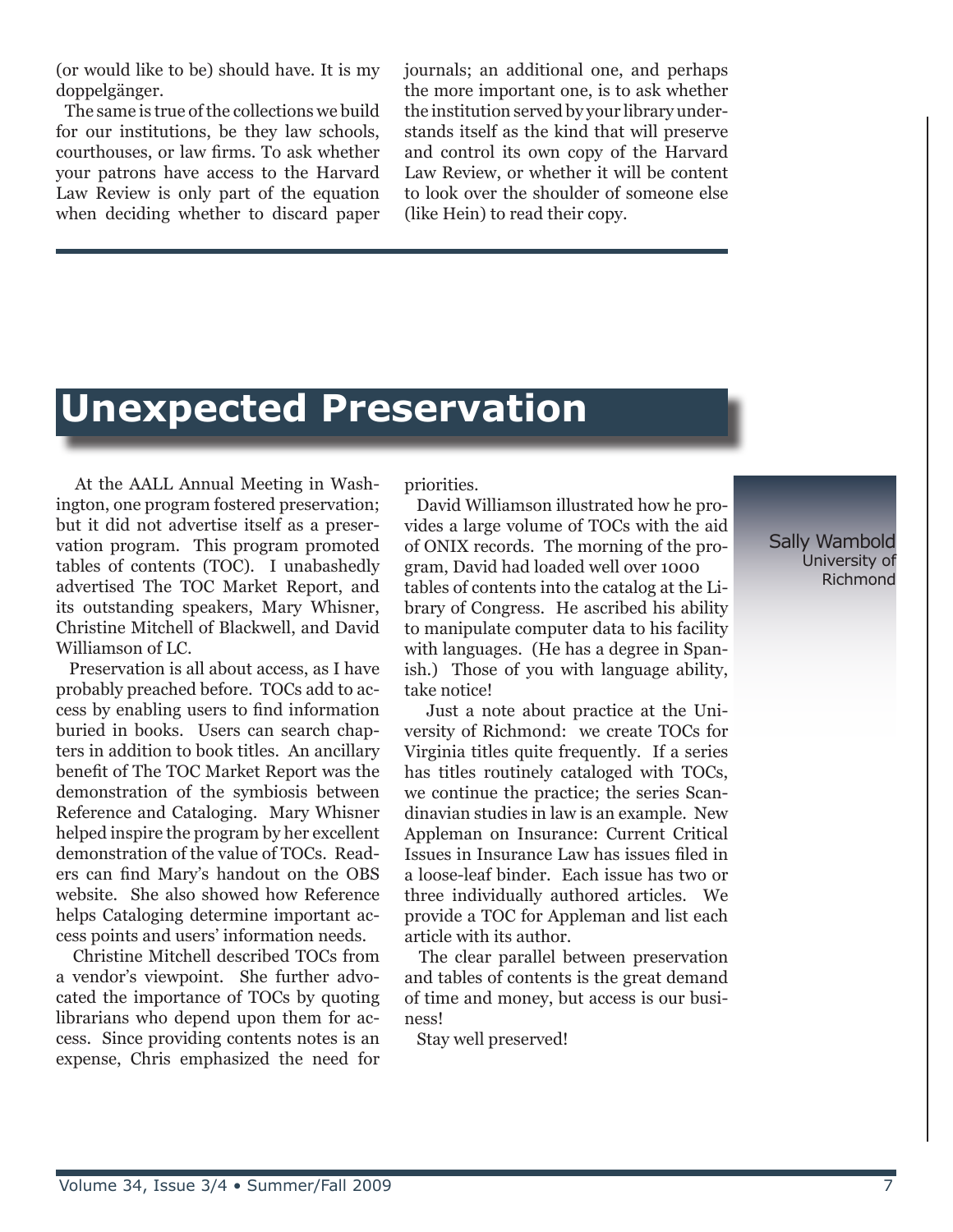### After the Digital Revolution: Law Libraries in a World Turned Upside Down SEAALL 2010 Annual Meeting

#### Williamsburg, Virginia - April 22–24, 2010

 The SEALL 2010 Local Arrangements Committee looks forward to seeing you in Williamsburg next April for our annual meeting. We have already set up a website for the Annual Meeting, where we will be joined by our colleagues from VALL. Access the website from the SEAALL homepage http://www.aallnet.org/chapter/seaall/ meeting/index.htm

or at http://web.wm.edu/law/lawlibrary/ seaall2010/.

 The historic setting of Williamsburg will give you ample opportunities to reflect on our nation's past and to appreciate what the future will hold. We will use this column to share with you the wonders of Williamsburg, from its history as the capital of the Colony of Virginia, to the cuisine that awaits you (from burgers and fries to steaks and fine seafood), to the modern conveniences and attractions in the city and surrounding areas. This article will focus on what awaits you outside of Colonial Williamsburg.

 Williamsburg is the center of what we call the Historic Triangle that also includes Jamestown and Yorktown. The 23-mile Colonial Parkway, a beautiful roadway that abuts the James and York Rivers, connects the three cities.

 Jamestown Island is the site of the first permanent English settlement in the New World. Here you will see the remnants of the original fort, and there are two museums that document the settlement by the 104 men from the Virginia Company. Adjacent to the Island is Jamestown Settlement, where you will find a re-creation of

the original fort, an Indian Village, and the three ships that carried the settlers here in 1607 – the Discovery, the Susan Constant, and the Godspeed. You won't want to miss the Visitor Center/Museum, which was built to commemorate the 400th anniversary of the settlement of Jamestown. At Yorktown, visit historic battlefields and the site of the Cornwallis's surrender to George Washington. The Yorktown Victory Center chronicles American's transition from colony to independent nation. If you've already had enough history, visit Yorktown's quaint shops, or just stroll along the beach.

 But you don't need to drive anywhere. The 2010 Annual Meeting will be held at the Williamsburg Woodlands Hotel and Conference Center. Adjacent to the Colonial Williamsburg Visitor Center, we are a short walk to the Historic Area and great shopping and dining at Merchant's Square, Williamsburg's Downtown. The College of College of William & Mary, established in 1693 as the second university in America, is right across the street from Merchant's Square.

 Of course there are many other attractions in the Williamsburg area that are more in tune with the modern world. These include Busch Gardens, shopping at the Prime Outlets, visiting the Williamsburg Winery, or taking a stroll or a ride through one of Williamsburg's many parks. If you're staying in the Williamsburg area, be sure to check with your hotel for any specials deals they may have with the area attractions!

The following are some useful and informative links for planning your trip to Williamsburg: Colonial Williamsburg: http://history.org Historic Triangle: http://www.historictriangle.com/ College of William & Mary: http://www.wm.edu Busch Gardens: http://www.buschgardens.com/BGW2/ Prime Outlets: http://www.primeoutlets.com/locations/williamsburg.aspx Williamsburg Winery: http://www.williamsburgwinery.com/ Williamsburg Area Parks: http://www.visitwilliamsburg.com/williamsburg-attractions/ outdoor-recreation-and-parks/index.aspx Visitor Information: http://www.ci.williamsburg.va.us/Index.aspx?page=5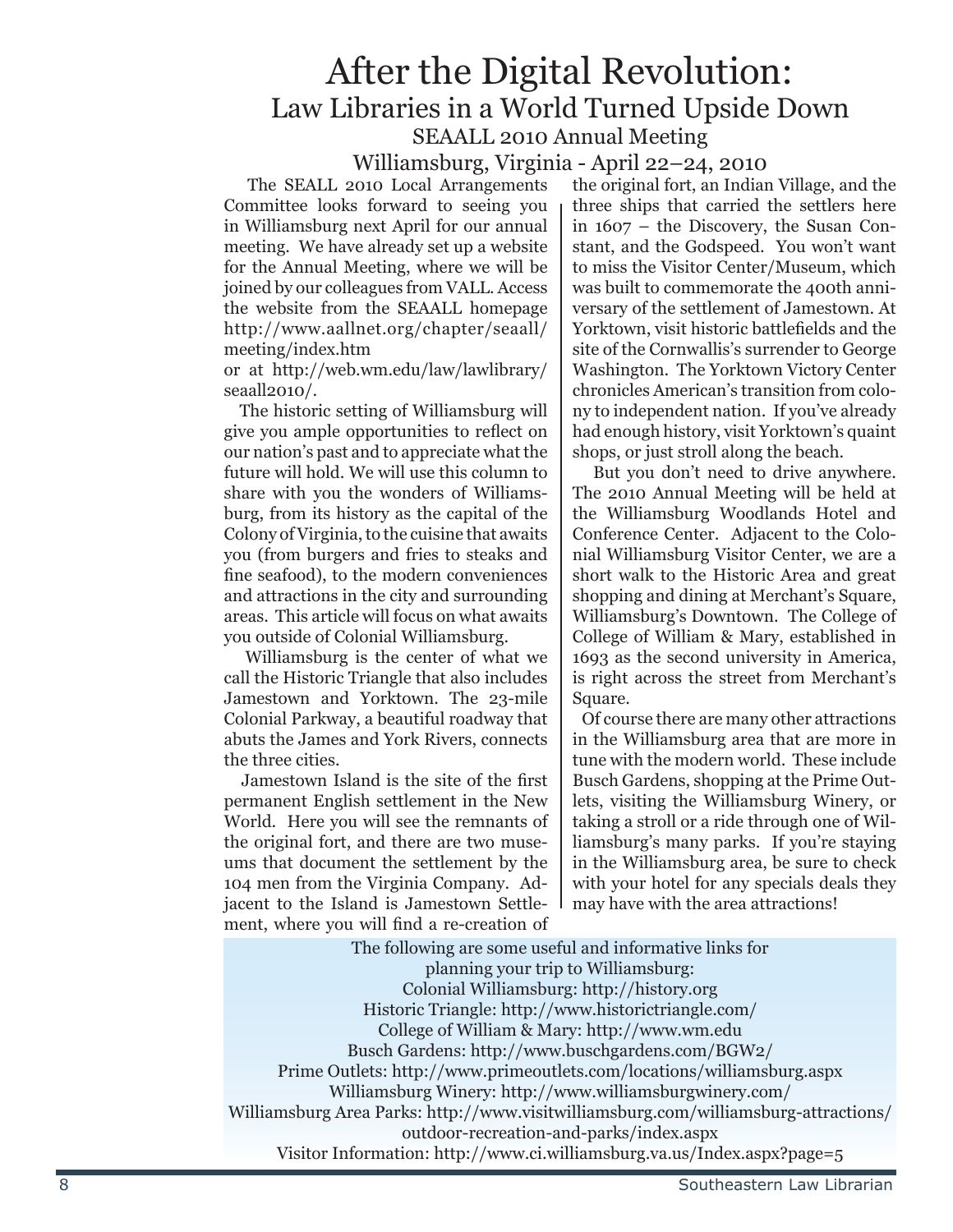# **From Dani to Ma'am**

 "Ma'am, can you help me?" I looked around for the "Ma'am" to whom the student referred. After a moment I realized "Oh, he's addressing me." I have to admit that being called "Ma'am" on a regular basis has been a big transition going from fulltime law student/part-time student worker to a full-time reference librarian. Being called "Ma'am" at the age of 25 will never sound quite right; however I feel I will get use to it at some point.

 This would be a good time to explain what I mean by transition. In August 2006 I began as a full-time law student at Florida Coastal School of Law. At the same time, I started working part-time at the circulation desk in the law library. I was a traditional student that came directly from undergraduate to law school. Before law school I had not so much as looked at a library let alone thought about working in one. But in law school the library quickly became my second home. Aside from working my 20 hours a week, I also did a novel thing, I studied in the library.

 Early on in my library career as a parttime worker I realized I had a natural talent for the job I was doing. I caught on quickly to all of the policies and procedures and enjoyed assisting the students. This made me more and more interested in the operations of the library. I wanted to know more about my job as a circulation desk attendant, as well as the jobs of the librarians around me. I wanted to understand what made the library work. At this point my boss took me under his wing.

 After two years of working at the circulation desk I was ready for more. I asked the Assistant Director if I could also work the reference desk a few hours a week. She was more than happy to provide me the opportunity. She definitely had a lot of faith in me in that I knew almost nothing about reference and that my law school writing and research class was not my strongest grade. But with lots of faith and a whole lot of luck I was working the reference desk 10 hours a week. I was a Student Reference Assistant! I held that title with pride because it meant a lot to me. To know that I was trusted to impart knowledge on the lives of upper classmen and of course our first year students were a big deal to me.

 As I did at the circulation desk I caught onto reference quickly and immediately fell in love with it. The feeling you get when you help a student realize an answer is what I like to call the "librarian high." There is no better feeling then getting a struggling student to that "ah ha" moment. After about six months the realization finally hit me: I did not want to be a lawyer; I want to be a law librarian. I had gone from wanting to be a hardnosed criminal defense attorney to wanting to become a full fledged law librarian. After many talks with my supervisors, an exhausting full day interview, and a couple months of waiting by the phone – Florida Coastal provided me my first opportunity at being a librarian. Florida Coastal hired me as their first reference librarian fellow. The fellowship was created to allow aspiring law librarians to work while attending an online M.L.S. program.

 That is the story of my transition. I am now a full-time reference librarian at the institution where I went to law school and worked as a part-time student worker. The fact that students now call me "Ma'am" is a funny side effect of my new position, but also an interesting one. The first year students never knew me as a student worker, so there is an automatic acceptance of knowledge and authority. With the students that knew me before as a student worker I thought the transition would be a lot more difficult. I did not think the respect would come naturally, but it did. Students that do know me as Dani the circulation desk attendant now respect my position as a reference librarian and appreciate that I have something to offer them in the form of research assistance and experience.

 My perceptions of what a librarian is and does have completely changed. The librarian is not just the person sitting at the reference desk waiting to answer your questions; they are researchers and problem solvers behind the scenes. They are stat-

Danielle Brooks Florida Coastal School of Law Library & Technology **Center** Reference Librarian Fellow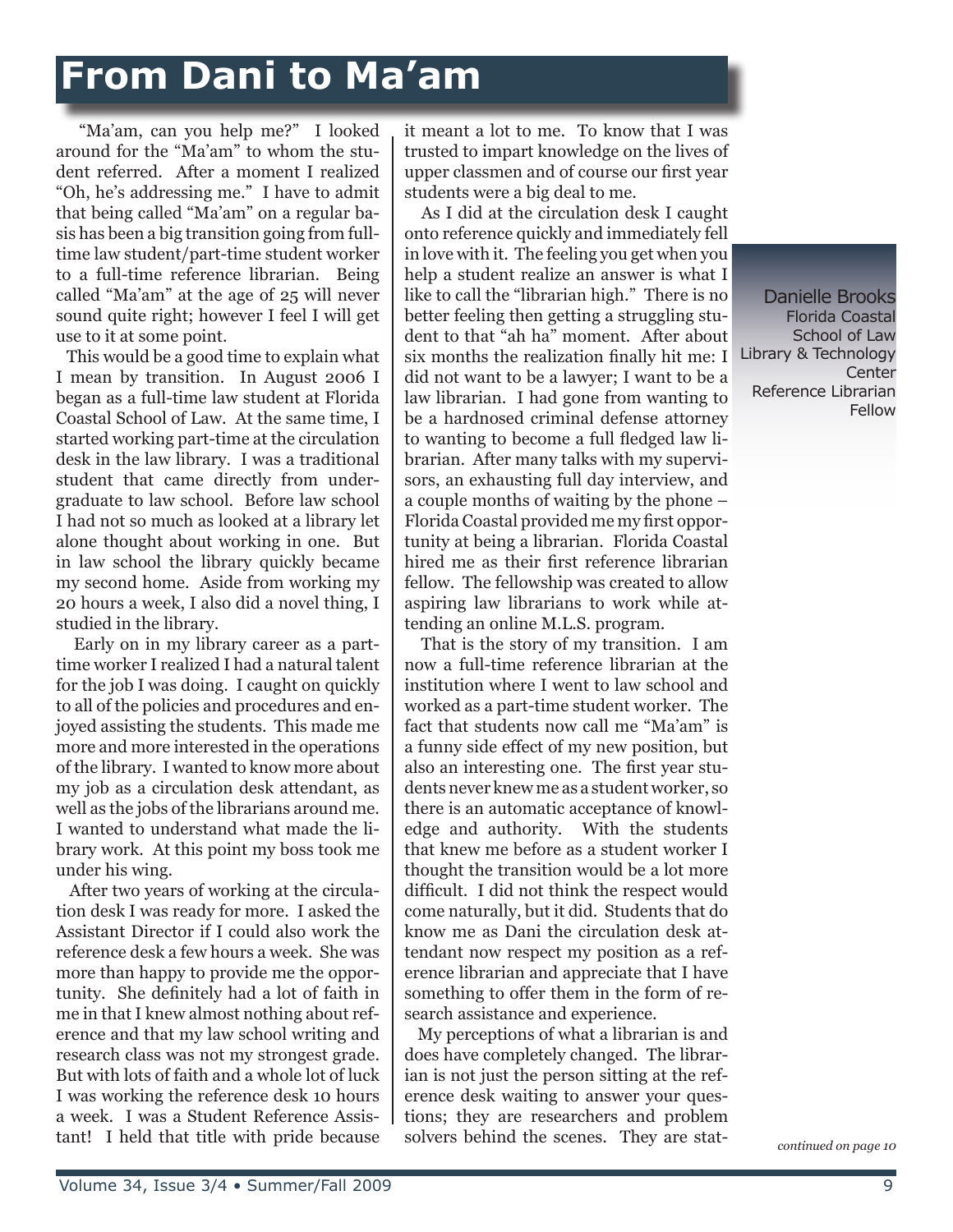#### **From Dani to Ma'am** *continued from page 9*

isticians and writers. They are teachers. Librarians are constantly keeping up with technology and making the library and its services more user friendly. They are always working on learning new information and exploring their own specialties more in depth. The number one thing I realized about reference librarians is the work that goes into putting together a module. Here at Florida Coastal our reference librarian team performs a number of research workshops for the students. I was under the impression that the reference librarians just knew the information and taught it. I had no idea that it takes a couple of days to prepare a module. From creating a problem, running the problem to make sure it works in a particular resource, re-working the

problem if it does not work in that resource, to finally portraying it correctly to the students so that they get the information they need to do the research on their own. It was eye opening and extremely educational for myself and the students.

Overall, there is much more that goes into being a reference librarian then just sitting at the reference desk. Obviously I have not explained every facet of the reference librarian's daily job and I am not going to even touch on what my boss does on a regular basis. But I wanted to address the key differences in the transition of part-time student worker to a full-time reference librarian. Needless to say I am working hard and enjoying every minute of it. Law librarian is the right fit for me.

### **SEAALL Scholarship Report**

 I was fortunate enough to receive a SEAALL scholarship for the year 2008- 2009, and as part of that award I was expected to write an article for the SEAALL newsletter about a topic I learned about in library school. While I have taken several interesting classes as a result of this award and in pursuit of my M.L.I.S., my favorite class to this point, Computer Applications in Libraries, has taught me several things that will be beneficial to me and perhaps you in your law library.

 The first thing I learned is a quality way to incorporate different methods of online education, as this class was in an allonline format. This class mixed together asynchronous meetings via message board, synchronous chats at specified times, projects, timed multiple choice tests and even a research paper. A second thing I learned in this class was something none of my other library school classes developed in much depth -- the basics of computer networking and computer hardware. On some level I am considered one of the "tech guys" by the administration since I edit the library webpage, but this class went into networking and hardware levels that I had no idea of before this class. A class like this better allows me to understand what our IT staff faces when librarians make requests. This class also spent a couple of weeks reading and discussing computer security ranging from firewalls to Trojans and worms and

how they endanger library computing and computing in general. The class involved much more than these select topics but I will focus on these and how they may affect your library for this article.

 The first short topic I will discuss is networking. This was rather difficult to pick up for me because of the verbiage so I will just try and explain a bit of it to make you more aware of what the IT guys are rattling on about when they say they can or cannot do something for the library. First is the difference in LAN, MAN, and WAN: LAN is local area network (think computers close to each other, perhaps in an office suite or perhaps the entire library), MAN is metropolitan area network (connects two or more LANS, think networking a North and South campuses together as provided by the phone company or as in Mississippi College's case, networking the law school and the main campus together despite being thirteen miles apart), and WAN is wide area network (extended over great distances, think of how FBI computers in LA, New York, and Miami would be networked together). I will also give an introduction to hubs, switches, and routers. Hubs are the "thing" that allows one node on the network to connect to another node. Switches are the more modern version of hubs that are more efficient. In many places switches have replaced all hubs as it connects users directly as opposed to a more free for all

Brian Barnes Mississippi College School of Law Library Jackson, Mississippi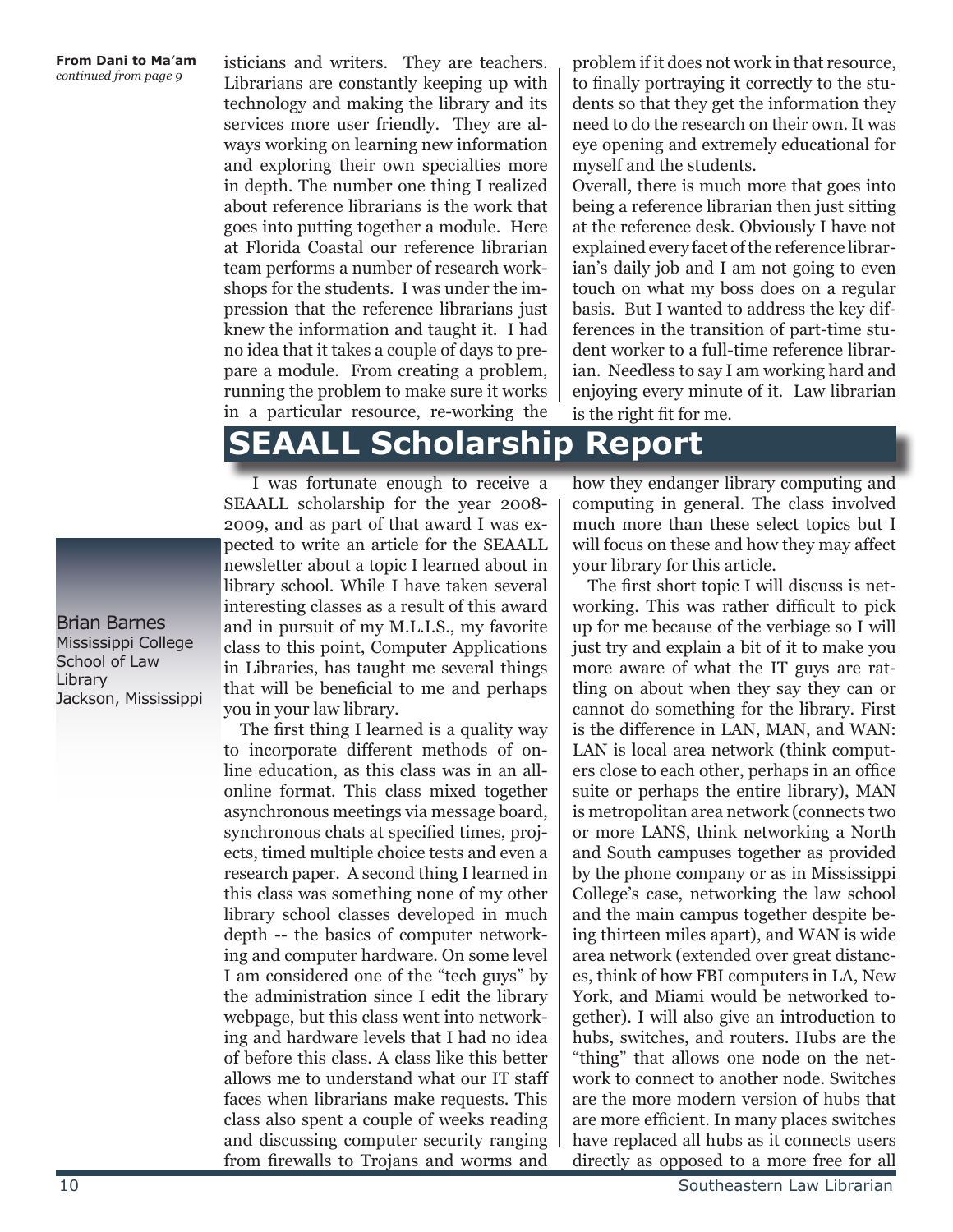nature of hubs. Routers are the devices or software that direct messages where to go between networks, making jumping from a computer on one network to another on a different network through a third party line all possible because of protocols and routing instructions.

 Second is dealing with firewalls and destructive computer elements such as worms, Trojans, and viruses. Many law libraries have public access computers and with public access too often patrons begin visiting some less than reputable web sites. Solutions to this issue can include: the use of workstation protection software such as Deep Freeze; browsing restrictions such as parental controls or editing "host files" at the Windows level, having effective antivirus software; and keeping the computers and their operating systems continually updated. Now in this list you probably recognize the last couple but have no clue about the first several, just as I was before this class. Deep Freeze or similar programs are workstation protection software that locks in a certain state of the computer that the library wants. Then users can use it, visiting where they want and perhaps surfing dangerous websites. Then all an administrator has to do to return the computer to the "frozen" state is to reboot the computer resetting the computer to its base state. This clears off any viral or unwanted files from the computer with a simple action.

 Another interesting tool we learned about was the effective use of parental controls or host files to restrict website access which I generally referred to as browser restrictions. Parental controls have developed far beyond what early internet users were exposed to and for this discussion I will address Internet Explorer (still the most used web browser, although I recommend Google Chrome) and its tie in with Windows Vista. Using the parental controls feature in Windows Vista one can restrict access to sites, create activity reports, and even restrict the time the computer will be available for use for a certain log-in. While I obviously respect the privacy of our patrons and hope you and your library do also (thereby making the activity report somewhat heavy-handed) these are all features that a library can use to best restrict their

property, thereby staying within legal perimeters and requiring less administrative costs than perhaps previously available.

 Host files are files built into computer operating systems that are basically the document that charts the path of hostnames to IP addresses. To not overwhelm you with too much detail, to change the text in the host file allows the computer administrator to filter undesired IP addresses at the individual computer level. This can be useful for many things, including filtering out undesirable websites, malicious material, advertisements or other bandwidth stealing pages that patrons might attempt to access either knowingly or unknowingly. This can, if used effectively, speed browsing and increase the usefulness of computer caching. This process is actually quite a bit easier than it might sound and simply Googling a how-to on editing cache files may well be worth a librarian's time.

 In addition to discussing and reading about these skills this class also created the opportunity to learn through several projects. These projects included contemplating computing in libraries generally, database maintenance and accessibility, sought after library features and notable library blogs and podcasts, how to design networks or develop network security systems for certain scenarios and looking forward to the expansion of computers in human life with regards to inventory, science and even the future of print libraries. Each of these projects helped bring about a focus on the larger picture of the computing technology and develop learning skills for these ideas.

 I hope that I did not delve too deeply into some of the tools and ideas I learned in this class and that you have learned something from my experience. I feel fortunate to have been selected as a SEAALL scholarship recipient and am grateful to have quality teachers in my M.L.I.S. program to help guide me to being a well rounded and better informed librarian. Skills such as understanding new educational techniques, networks, malware, and computer control programs have all already begun to be of benefit to my library. I hope they can be of use to you in your setting as well.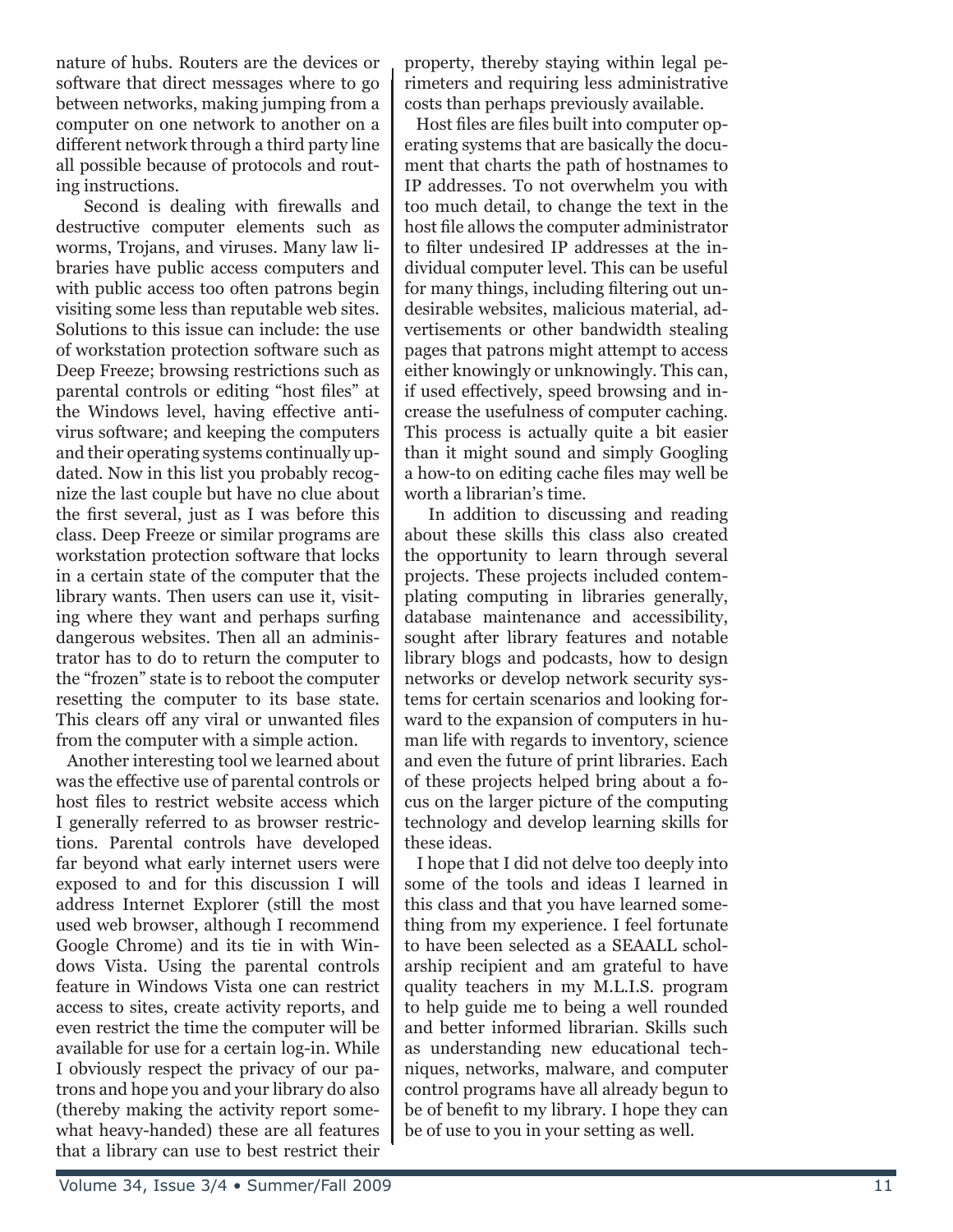### **SEAALL Committee List**

#### **Articles and Bylaws**: Reviews and revises Chapter articles of incorporation as directed by the Executive Committee. Amy Osborne, Immediate Past President (2010) Maureen Eggert, President (2011) Karen Douglas, Vice President/President-elect (2012)

**Community Service**: Identifies, promotes, and implements nonpolitical volunteer and community service activities. (2 year term) Anne Burnett (2010) Marin Dell (2010) Ismael Gullon (2010) Sally Irvin (2010) Joyce Janto (2010) Dona Bausch (2011) Rebecca Maxwell (2011) Elizabeth Outler (2011) Nichelle Perry (2011) Sally Wombold (2011)

**Education and Publications**: Responsible for the development of publications for the benefit of the Chapter's members; also, responsible for developing SEAALL program proposals for the AALL annual meeting. (2 year term) Phebe Poydras (2010) Lillian Weeks (2010) James Donovan (2010) Adeen Postar (2010) Jennifer Behrens (2011) Kate Irwin-Smiler (2011) Patricia Morgan (2011) David Lehman (2011)

**Government Relations**: Monitors legislative, regulatory and judicial developments that affect SEAALL, the practice of law librarianship or the creation and dissemination of information for the states in the southeast region of the U.S. This committee keeps the membership informed by print and electronic means. (2 year term) Pam Brannon (2010) - Georgia Kevin Butterfield (2010) – Virginia, Melane Sims (2010) - Louisiana Marilyn Estes (2010) – D.C. Dee Dee Bradsher (2010) - Alabama Jennifer Behrens (2011) – South Carolina Carol Bredmeyer (2011) - South Tennessee Ryan Saltz (2011) - Florida

#### **Local Arrangements**: Williamsburg, 2010

Jim Heller, Chair (2010) Stephen Blaiklock Eva Brooks Christopher Byrne Fred Dingledy Shelly Dowling Paul Hellyer Janey Janson Doris Kappes Betta Labanish Rebecca Mazzarella Jennie L. Overstreet Martha Rush Jennifer Sekula Lauren P. Seney Sharon J. Smith Linda Tesar

**Membership**: Promotes chapter membership and vitality within the region, maintains and distributes a biannual membership directory and coordinates activities for new members, retiring members and the organization. (2 year term) Karen Nuckolls, Chair (2011) Cathy Wagar (2010) Reba Best (2010) Edward Hart (2011) Maureen Cahill (2011) Billie Jo Kaufman (2011)

**Newsletter and Public Relations**: Respon-

sible for the publication of the "Southeastern Law Librarian" four times a year. (2 year term) Carolyn T. Santanella, Chair (2010) Ryan Valentine (2010) Elizabeth Farrell (2010) Jessica de Perio Wittman (2010) Brian Barnes (2011) Charlene Cain (2011) Ismael Gullon (2011) Renee Weatherholt (2011)

**Nominations**: (1 year term) Nancy Johnson, Chair Michelle Cosby Jason Sowards Georgia Chadwick